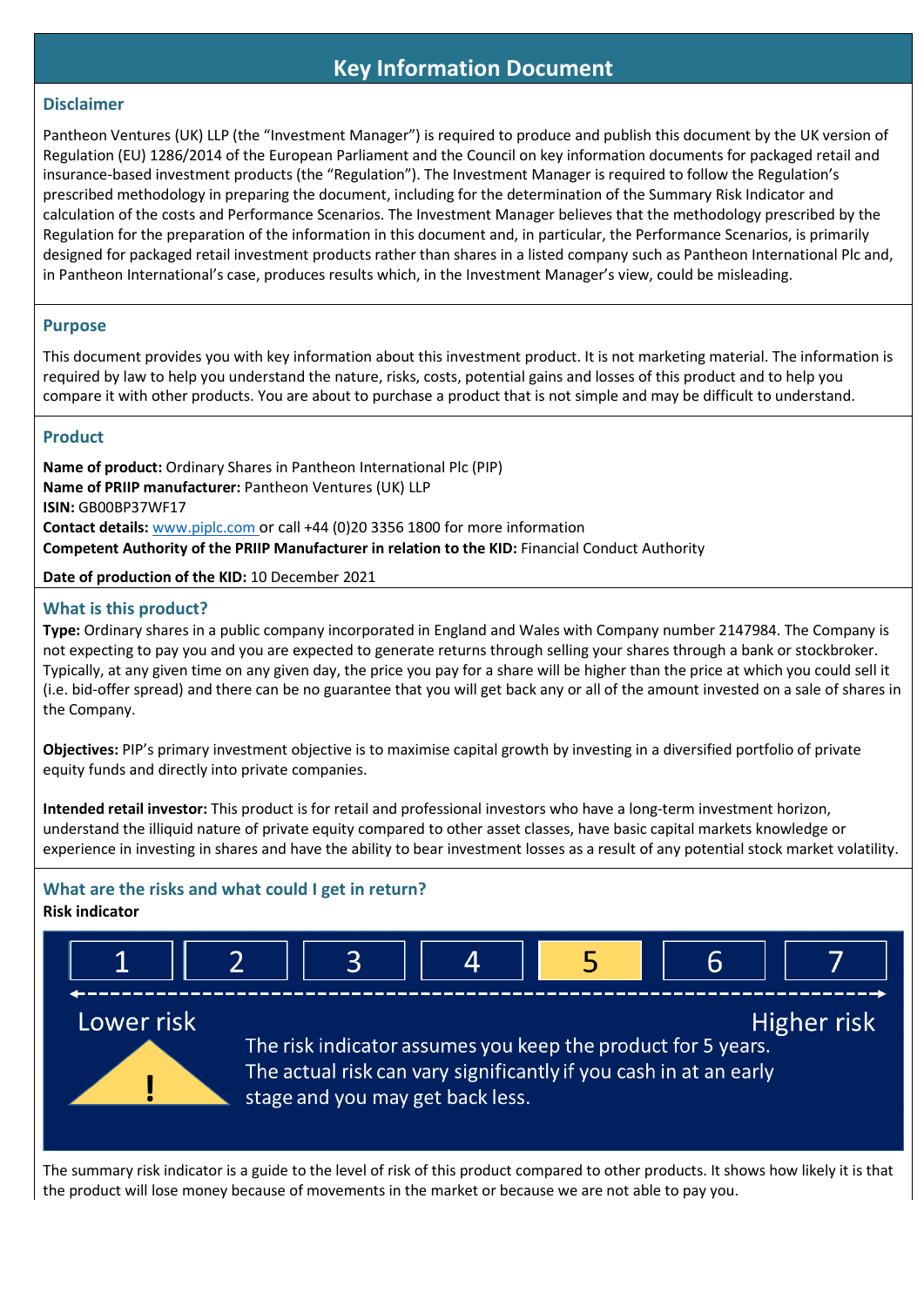We have classified this product as 5 out of 7 which is a medium-high risk class. This rates the potential losses from future performance at a medium-high level, and poor market conditions will likely impact your returns. The price at which PIP's shares trade may not reflect its prevailing net asset value per share.

Other material risks to PIP include investment funding risk, long-term nature of private equity, valuation uncertainty, use of gearing, FX risk, taxation & non-regulation of underlying investments.

#### **Performance scenarios**

The table shows the money that you could get back over the next 5 years under different scenarios, assuming that you invest £10,000. The scenarios shown illustrate how your investment could perform. You can compare them with the scenarios of other products. **The scenarios presented are an estimate of future performance based on evidence from the past on how the value of this investment varies and are not an exact indicator. What you get will vary depending on how the market performs and how long you keep the investment.**

The stress scenario shows what you might get back in extreme market circumstances and it does not take into account the situation where we are not able to pay you.

The figures shown include all the costs of the product itself, but may not include all the costs that you pay to your advisor or distributor. The figures do not take into account your personal tax situation, which may also affect how much you get back.

| Investment<br><b>Scenarios</b> |                                     | 1 year  | 3 years | 5 years<br>(Recommended<br>holding period) |
|--------------------------------|-------------------------------------|---------|---------|--------------------------------------------|
| Stress scenario                | What you might get back after costs | £789    | £5,814  | £4,882                                     |
|                                | Average return each year            | -92%    | -17%    | $-13%$                                     |
| Unfavourable                   | What you might get back after costs | £8,128  | £8,090  | £8,671                                     |
| scenario                       | Average return each year            | $-19%$  | -7%     | $-3%$                                      |
| Moderate scenario              | What you might get back after costs | £11,275 | £14,224 | £17,994                                    |
|                                | Average return each year            | 13%     | 12%     | 12%                                        |
| Favourable scenario            | What you might get back after costs | £15,456 | £24,711 | £36,691                                    |
|                                | Average return each year            | 55%     | 35%     | 30%                                        |

## **What happens if Pantheon International Plc is unable to pay out?**

As a shareholder of PIP, you would not be able to make a claim to the Financial Services Compensation Scheme about PIP in the event that PIP is unable to pay any dividends or other returns that it may elect to pay from time to time, or if it were unable to pay any amounts due to you on a winding up of the Company. If you sell your shares on the London Stock Exchange, your bank or stockbroker will receive cash on delivery of your shares and should pass that cash on to you.

## **What are the costs?**

The Reduction in Yield (RIY) shows what impact the total costs you pay will have on the investment return you might get. The total costs take into account one-off, ongoing and incidental costs. The amounts shown here are the cumulative costs of the product itself, for three different holding periods. They include potential early exit penalties. The figures assume you invest £10,000. **The figures are estimates and may change in the future.**

#### **Costs over time**

The person selling you or advising you about this product may charge you other costs. If so, this person will provide you with information about these costs, and show you the impact that all costs will have on your investment over time.

| Investment<br>Scenarios (£10,000) | If you cash in after 1 year | If you cash in after 3<br>vears | If you cash in at the end of 5<br>vears |
|-----------------------------------|-----------------------------|---------------------------------|-----------------------------------------|
| Total costs                       | £397                        | £1.191                          | £1,985                                  |
| Impact on return (RIY) per year   | 3.97%                       | 3.97%                           | 3.97%                                   |